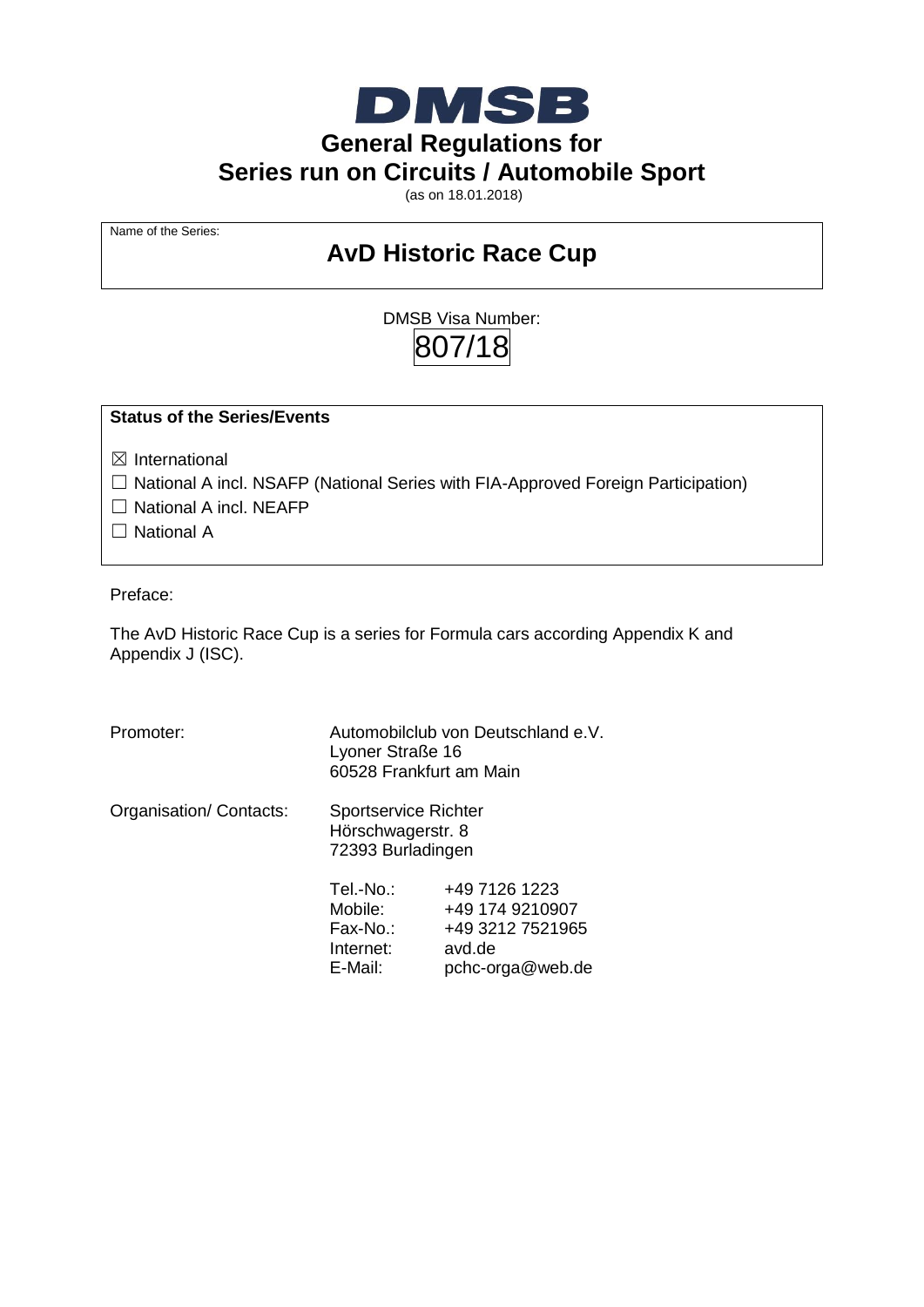# **Table of Contents**

# **Part 1 Sporting Regulations**

# **1. Introduction**

### **2. Organisation**

- 2.1 Details on titles and awards of the Series
- 2.2 Name of the parent ASN<br>2.3 ASN Visa/Registration Nu
- ASN Visa/Registration Number
- 2.4 Name of the Organiser/Promoter, address and contacts (Permanent office)
- 2.5 Composition of the organising committee
- 2.6 List of Officials (Permanent Stewards)

# **3. Regulations and Legal Basis of the Series**

- 3.1 Official language<br>3.2 Responsibility. me
- Responsibility, modification of the regulations, cancellation of the event

### **4. Entries**

- 4.1 Registrations/entries, entry closing date and obligation to participate
- 4.2 Entry fees for the season and per event
- 4.3 Competition-numbers

# **5. Licences**

- 5.1 Required grade of licence
- 5.2 Conditions for entrants outside their national territory

### **6. Insurance; Liability exclusion and disclaimer**

- 6.1 Organiser's/promoter's insurance
- 6.2 Declaration by the entrant, driver and passenger on the exclusion of liability, Disclaimer of the vehicle owner

#### **7. Events**

- 7.1 Calendar of events
- 7.2 Maximum number of cars authorised
- 7.3 Running of the events
	- a) Practice
	- b) Qualification
	- c) Starting modes
	- d) Races

#### **8. Classification**

- 8.1 Scale of points
- 8.2 Equality of points

# **9. Private practice and testing**

#### **10. Administrative checks**

- 10.1 Timetable administrative checks
- 10.2 Drivers meeting/briefing

#### **11. Scrutineering/Technical checks**

- 11.1 Repair, sealing and marking of vehicle parts
- 11. 2 Timetable Scrutineering/ Technical checks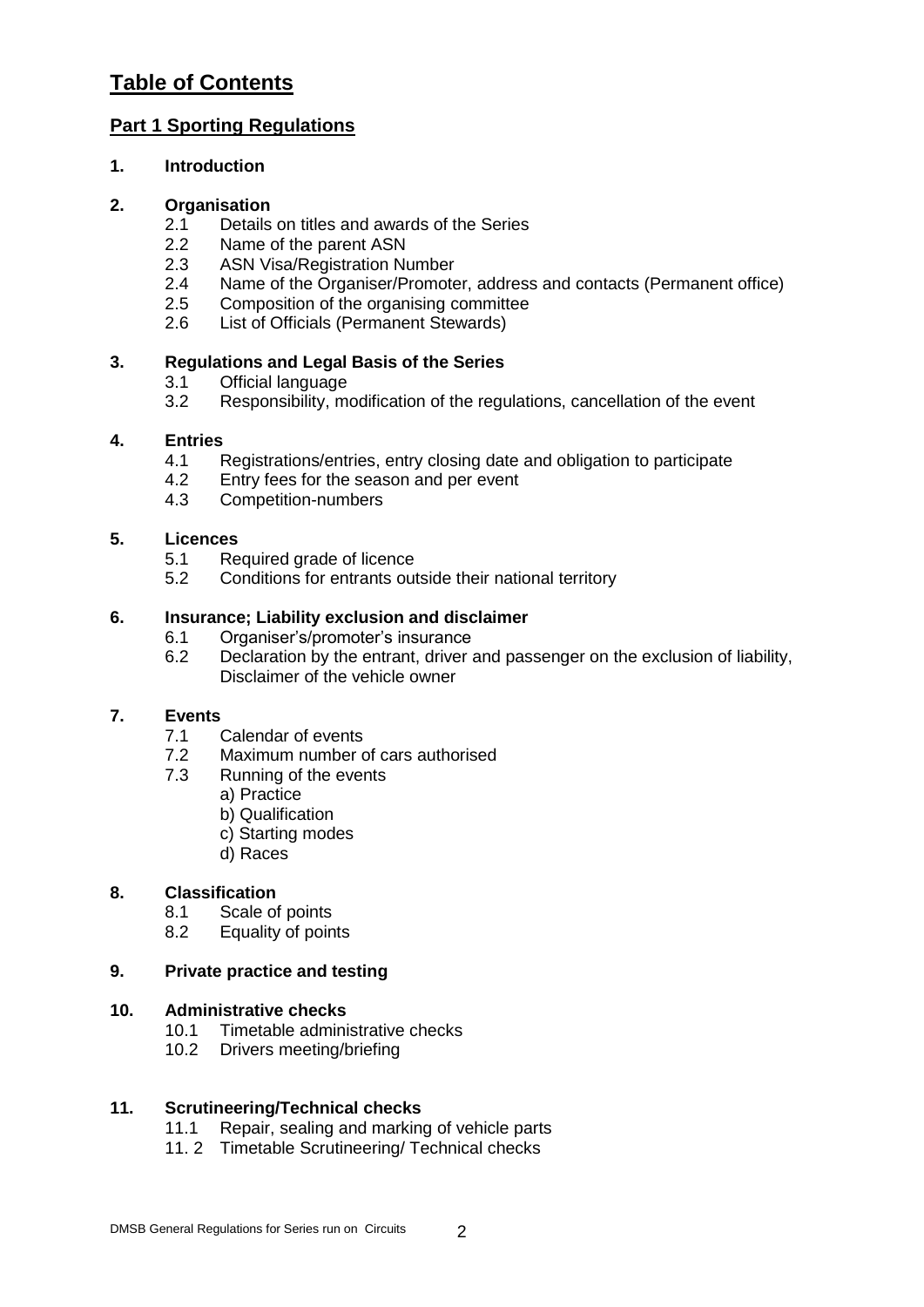# **12. Race**

- 12.1 Use of wet-weather tyres
- 12.2 Maximum number of persons working on a car and safety equipment
- 12.3 Pit stop safety and competitor's responsibility when starting from the pit area

# **13. Title, prize money and trophies**

- 13.1 Title overall winner<br>13.2 Prize money and tre
- Prize money and trophies

#### **14. Protests and appeals**

- **15. Exclusion of jurisdiction of a court and limitation of liability**
- **16. TV rights/ Advertising and television rights**
- **17. Specific regulations**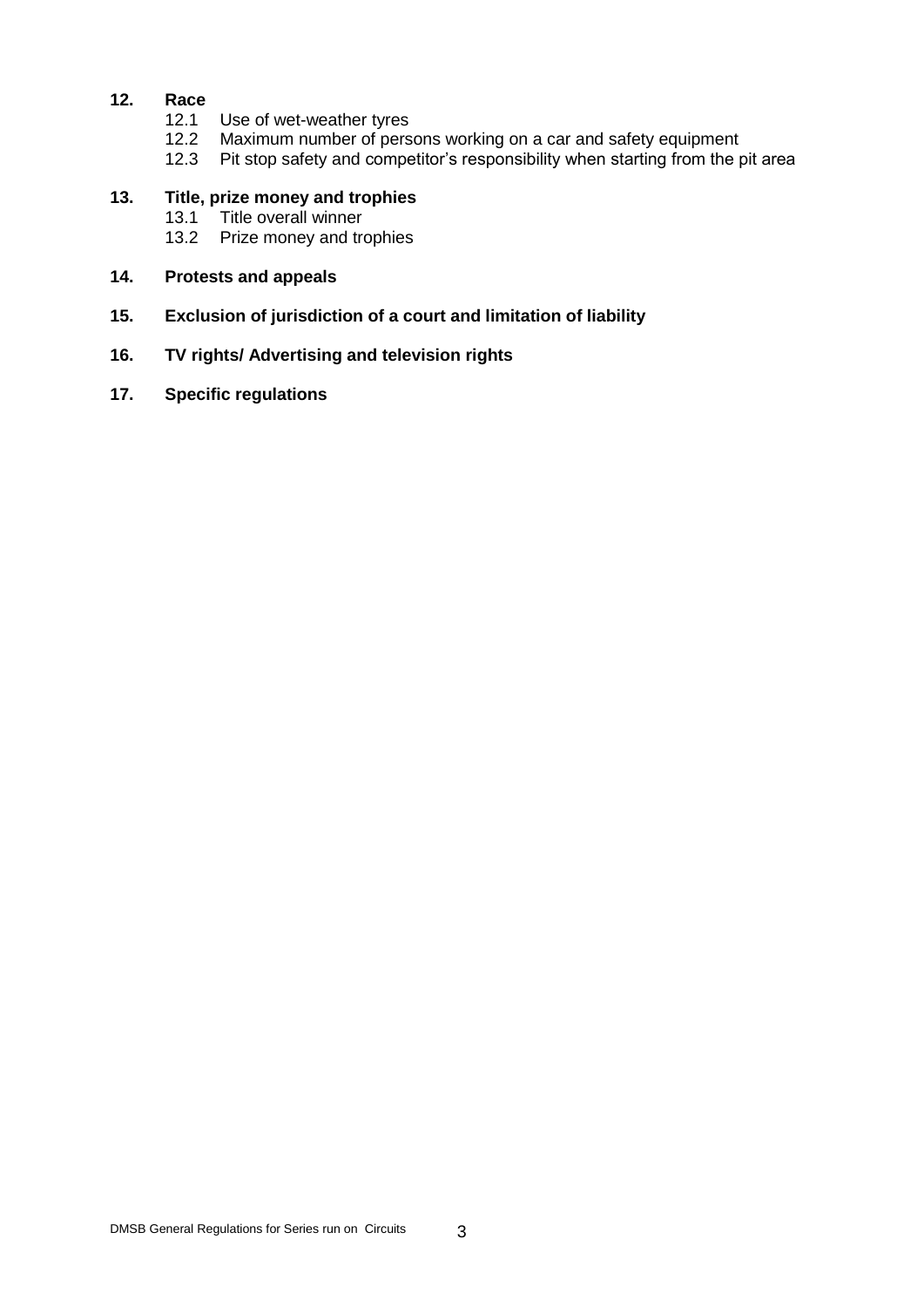# **Part 2 Technical Regulations**

### **1. Technical Series Regulations**

- 1.1 Summary of the eligible groups/ classes
- 1.2 Principles of the Technical Regulations in conformity with
- 1.3 General/Preamble
- 1.4 Driver's equipment
- 1.5 General
- 1.6 Minimum weights and ballast
- 1.7 Equivalence formula for supercharged engines
- 1.8 Exhaust prescriptions<br>1.9 Noise regulations
- 1.9 Noise regulations<br>1.10 Advertising on the
- Advertising on the driver's equipment/on the race car and start numbers
- 1.11 Safety equipment
- 1.12 Fuel and single fuel
- 1.12.1 Fuel controls
- 1.12.2 Refuelling, Refuelling installations and control
- 1.13 Technical definitions

### **2. Specific technical regulations**

- 2.1 General
- 2.2 Engine
- 2.2.1 Exhaust system
- 2.3 Transmission
- 2.4 Braking system
- 2.5 Steering
- 2.6 Suspension
- 2.7 Wheels (Flange + rim) and tyres
- 2.8 Bodywork and dimensions a) External Bodywork (including windows)
	- b) Cockpit
	- c) Additional accessories
- 2.9 Aerodynamic devices
- 2.10 Electrical equipment
- 2.11 Fuel circuit
- 2.12 Lubrication system
- 2.13 Data transmission
- 2.14 Other

# **Part 3 Attachments/Drawings**

N/A

**The present Regulations consist of 17 pages and 0 attachments.**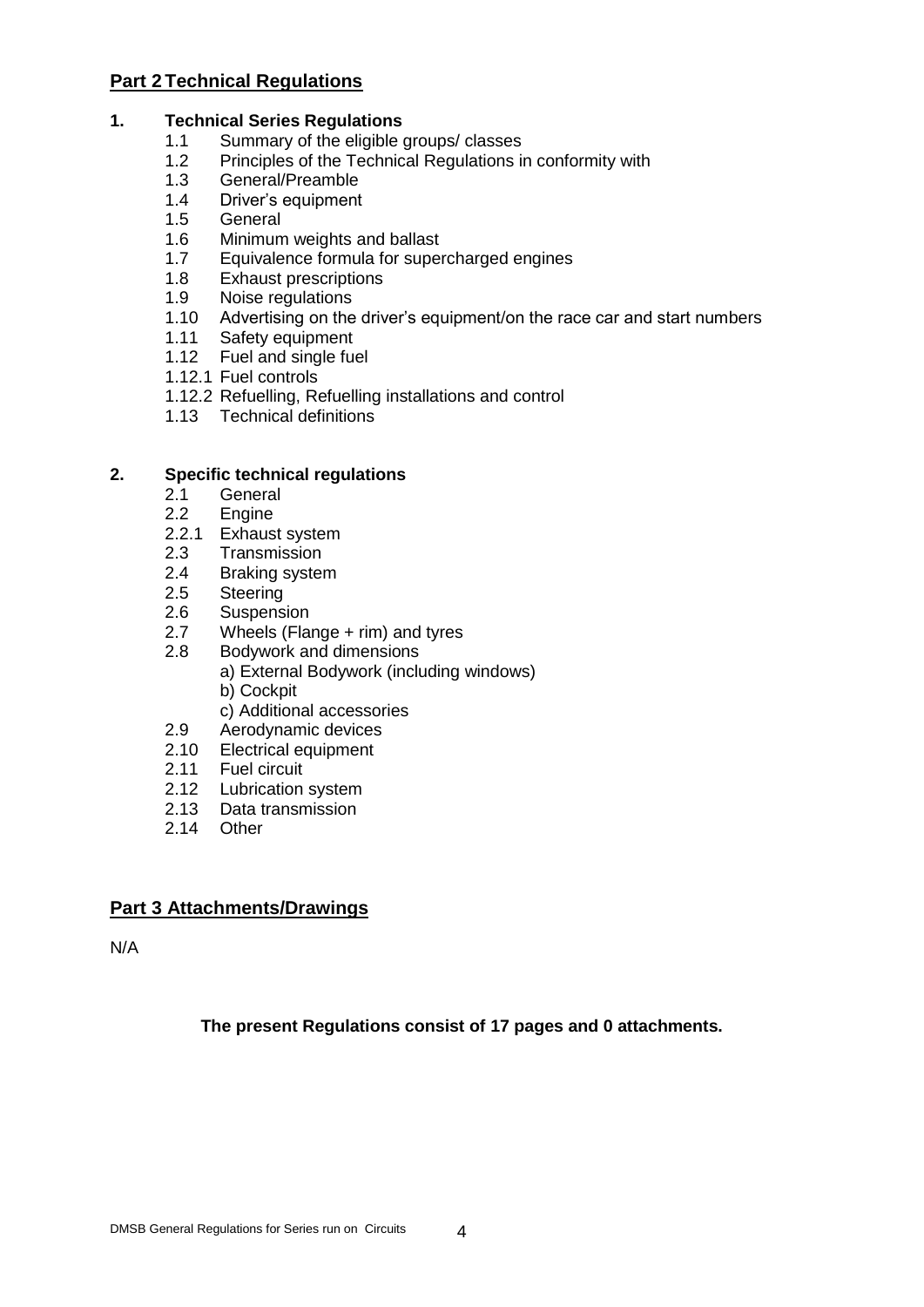# **Part 1 Sporting Regulations**

#### **1. Introduction**

The series AVD Historic Race Cup is organised in conformity with the provisions of the International Sporting Code and its appendices (the Code), the FIA General Prescriptions on circuits and the National Sporting Regulations of the (ASN). It will be run in conformity with the Series' sporting and technical regulations, the latter being in conformity with the safety prescriptions of FIA Appendix J (Article 277) and FIA Appendix K (Article 5).

The events will be organised in compliance with the DMSB General Event and Circuit Regulations unless stated otherwise in following or in the Supplementary Event Regulations of the corresponding event.

The series is supported by the following companies:

N/A

# **2. Organisation**

# **2.1 Details on titles and awards of the Series**

The Sportservice Richter, hereinafter referred to as series organiser, organises the AvD Historic Race Cup for the year 2018.

### **2.2 Name of the parent ASN**

DMSB – Deutscher Motor Sport Bund e.V.

# **2.3 ASN Visa/Registration Number**

The series based on these Sporting and Technical Regulations has been approved by the Deutscher Motor Sport Bund on 18.01.2018 with visa number 807/18.

#### **2.4 Name of the Organiser/Promoter, address and contacts (Permanent office)**

Sportservice Richter, Hörschwagerstr. 8, 72393 Burladingen Tel.: +49 174 9210907, pchc-orga@web.de, www.avd.de

# **2.5 Composition of the organising committee**

Organisation and Management: Harald Schmeyer, harald.schmeyer@hra-online.de Eventmanagement: Marcel Biehl, marcel@biehl-racing.de

# **2.6 List of Officials (Permanent Stewards) (see also relevant Supplementary Event Regulations)**

Bernd Bühler, Chief Scrutineer, licence number SPA 1081797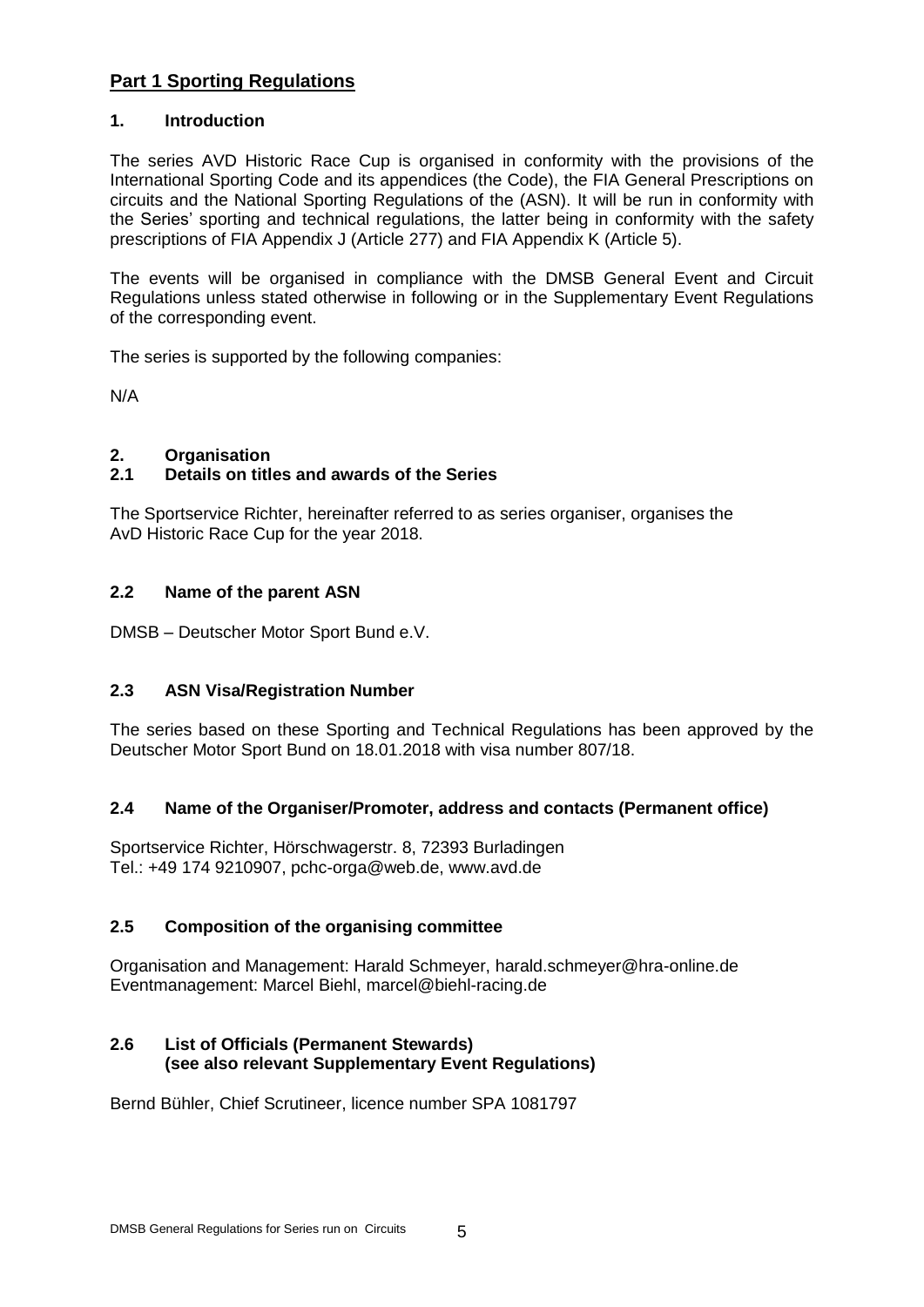# **3. Regulations and Legal Basis of the Series**

This series is governed by the following regulations:

- FIA International Sporting Code (ISC) and its appendices
- DMSB Event Regulations
- DMSB Circuit Regulations
- DMSB Licence Regulations
- DMSB Legal System and Code of Procedure (RuVO) FIA Legal System and Code of Procededure
- DMSB Decisions and Provisions
- DMSB Environmental Guidelines
- Anti-Doping Regulations of the national and international Anti-Doping Agency (WADA/NADA Code) as well as the Anti-Doping Regulations of the FIA
- Sporting and Technical Regulations of this Series and the DMSB approved modifications and supplements (Bulletins)
- Supplementary Event Regulations including modifications and supplements
- Appendix J of the ISC
- Appendix K of the ISC
- FIA Code of Ethics and Code of Behaviour and DMSB Code of Ethics
- Other FIA and DMSB regulations

# **3.1 Official language**

For the present regulations of the AvD Historic Cup only the English text approved by the DMSB is binding, except for the relating DMSB regulations specified in Art. 3 (Regulations and Legal Basis of the Series), for which only the German language is binding. In case of interpretation the DMSB jurisdiction is the responsible authority. The official language of the International Sporting Code is stated within that document.

# **3.2 Responsibility, modification of the regulations, cancellation of the event**

- (1) The participants (=entrants, drivers, passengers, vehicle proprietors and registered keepers) take part in the event at their own risks. They carry the exclusive responsibility under civil and criminal law for all the damages caused by them or the car used by them as far as no exclusion of liability has been concluded.
- (2) Modifications to these regulations may in principle be carried out only by the relevant authorities. After the beginning of the event, modifications should be carried out only by the Stewards of the event by means of bulletins, but only in case of necessity for safety reasons and/or reasons of force majeure, or by order of the authorities, or concerning the details given in the regulations about the length of the track, the duration of the races, the number of laps and the officials and marshals, or in case of an obvious mistake in the regulations.
- (3) The organiser reserves the right to cancel or postpone the entire event or a particular race for the aforementioned reasons, subject to the agreement of the respective ASN and of the FIA, and as far as the calendar is concerned, claim for damages or compensation or claim to performance are in this case excluded.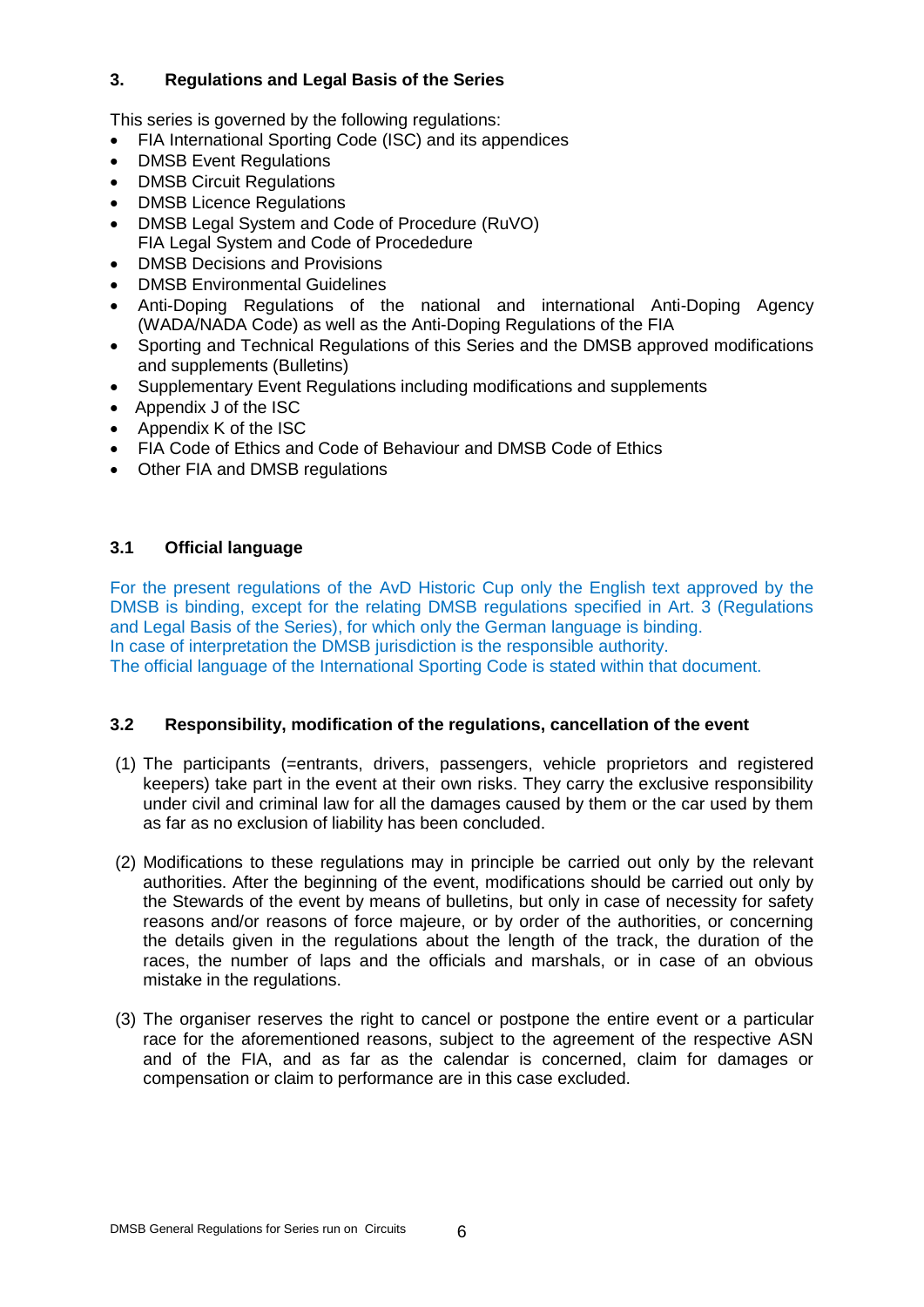# **4. Entries**

# **4.1 Registrations/entries, entry closing date and obligation to participate**

The entrant and/or driver must submit his application to be admitted to the AvD Historic Race Cup until 01.04.2018 by using the form provided by the series organiser "Application for registration".

The series organiser reserves the right to accept late application.

The completely filled in and signed application must be sent to the following address:

 $\boxtimes$  Address of the series organizer

With the submission of the "Application for registration", entrant and driver charge and authorise the series organiser to submit entry forms on his behalf for those events which form part of the series AvD Historic Race Cup (block entry).

With the registration, entrant and/or driver undertake to participate in all the qualifying events.

# **4.2 Entry fees for the season and per event**

The registration/entry fees as well as a possible deposit are payable as specified on the "Application for registration". The following registration/entry fees are payable by the participants:

Entry fee for registered drivers 600€

Entry fee for guest drivers 700€

Registration fee 350€

(The rights of withdrawal from the entry contract (entry-fee-refund) is regulated in the DMSB Event Regulations, article 13)

All the accepted participants will receive a written confirmation of their registration. The series organiser reserves the right to refuse "Applications for registration" with having to give reasons.

The organiser reserves the right to cancel the entire series AvD Historic Race Cup if less than 25 participants registered for the series.

# **4.3 Competition-numbers**

The participants will get permanent competition-numbers from the series organiser for the whole season

#### **5. Licences**

#### **5.1 Required grade of licence**

#### **a) Drivers**

#### **International Series:**

 $\boxtimes$  Drivers holding an International entrant's and driver's licence issued by the DMSB or by another ASN affiliated to the FIA Grade

 $\Box$  A,  $\boxtimes$  B,  $\boxtimes$  C,  $\boxtimes$  D,  $\boxtimes$  C/D-historic,

and valid for the year 2018 who are registered for the AvD Historic Race Cup and have paid the registration fees are eligible.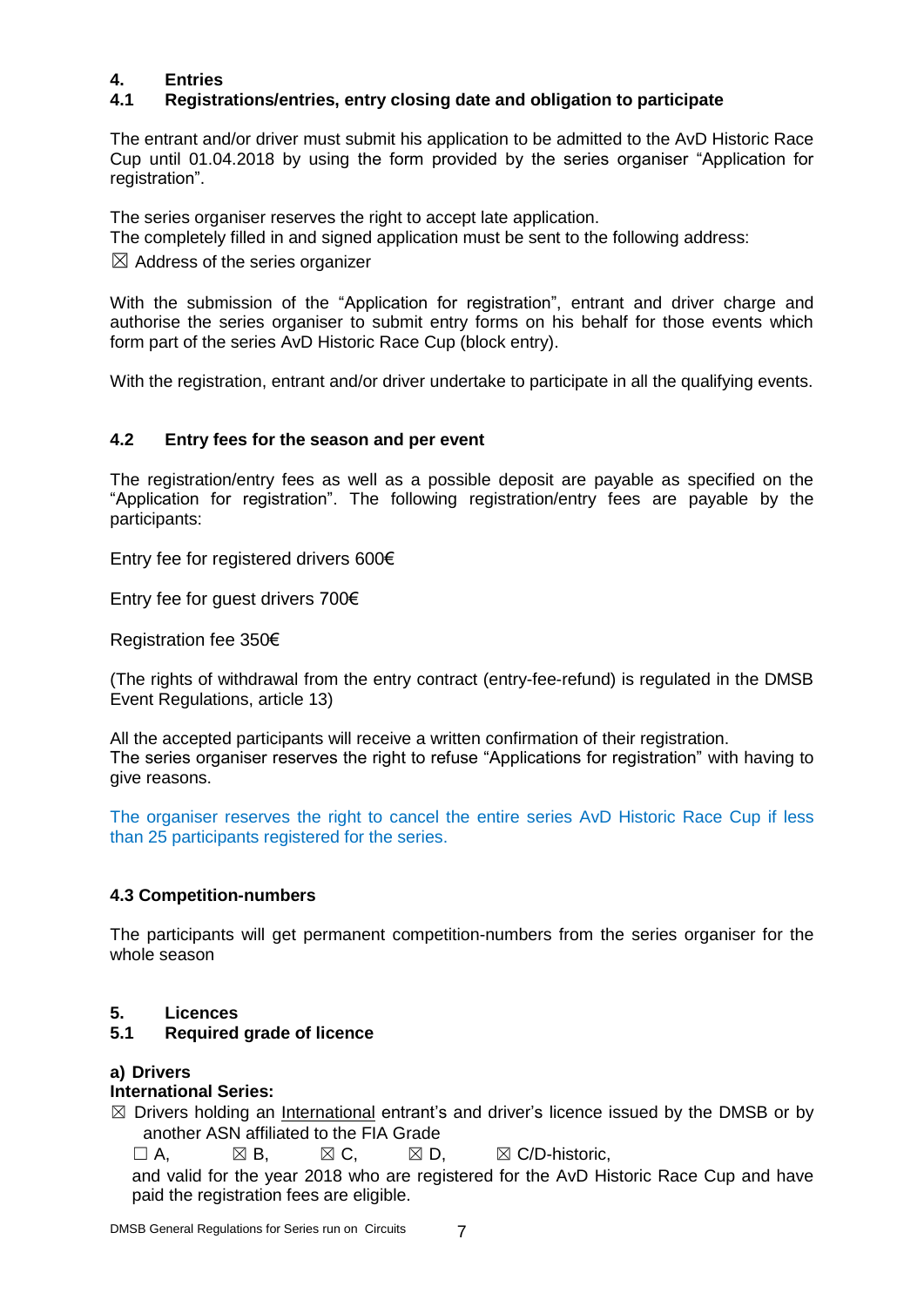#### **b) Entrants**

Entrants wishing to register with the driver must be in possession of an *international* commercial or club licence issued by the DMSB or by another AS affiliated to the FIA and valid for the year 2018 and have paid the registration fees.

#### **c) DMSB-Sponsor-Card**

Sponsors who wish to be named in addition to the driver's name in the official program, as well as the list of nominations, starters and results, without assuming the role of an entrant can do so by purchasing a "DMSB sponsor card for companies, clubs, teams "(Only for DMSB-sanctioned events with the exception of FIA-sanctioned events).

Series organizer of international series needs to check restrictions on the validity of the DMSB sponsor card for abroad events.

#### **d) Guest drivers**

 $\boxtimes$ The AvD Historic Race Cup may admit guest drivers with a valid

- $\boxtimes$  International entrant's and driver's licence in accordance with Article 5.1
- □ National Licence Grade A
- ☐ National Junior-Licence

for its qualifying events. They may take part without being eligible for the points and prize money classification on condition that they comply with the conditions of the relevant Supplementary Event Regulations.

Priority in the acceptance of entries will be given to the registered participants.

# **Specific conditions / regulations for guest drivers**

N/A

#### **e) Age regulations**

In accordance with the valid DMSB Licence Regulations

#### **5.2 Conditions for entrants outside their national territory**

For events with the status International DMSB licence holders and licence holders by another ASN affiliated to the FIA have the right for participation and are entitled to score points for the series.

For every event foreign competitors/drivers have to present the approval of their own ASN according Art. 3.9.4 of the ISC.

#### **6. Insurance; Liability exclusion and disclaimer**

#### **6.1 Organiser's/promoter's insurance**

In accordance with DMSB Event Regulations

#### **6.2 Declaration by the competitor, driver and passenger (= participant) on the exclusion of liability, Disclaimer of the vehicle owner**

In accordance with DMSB Event Regulations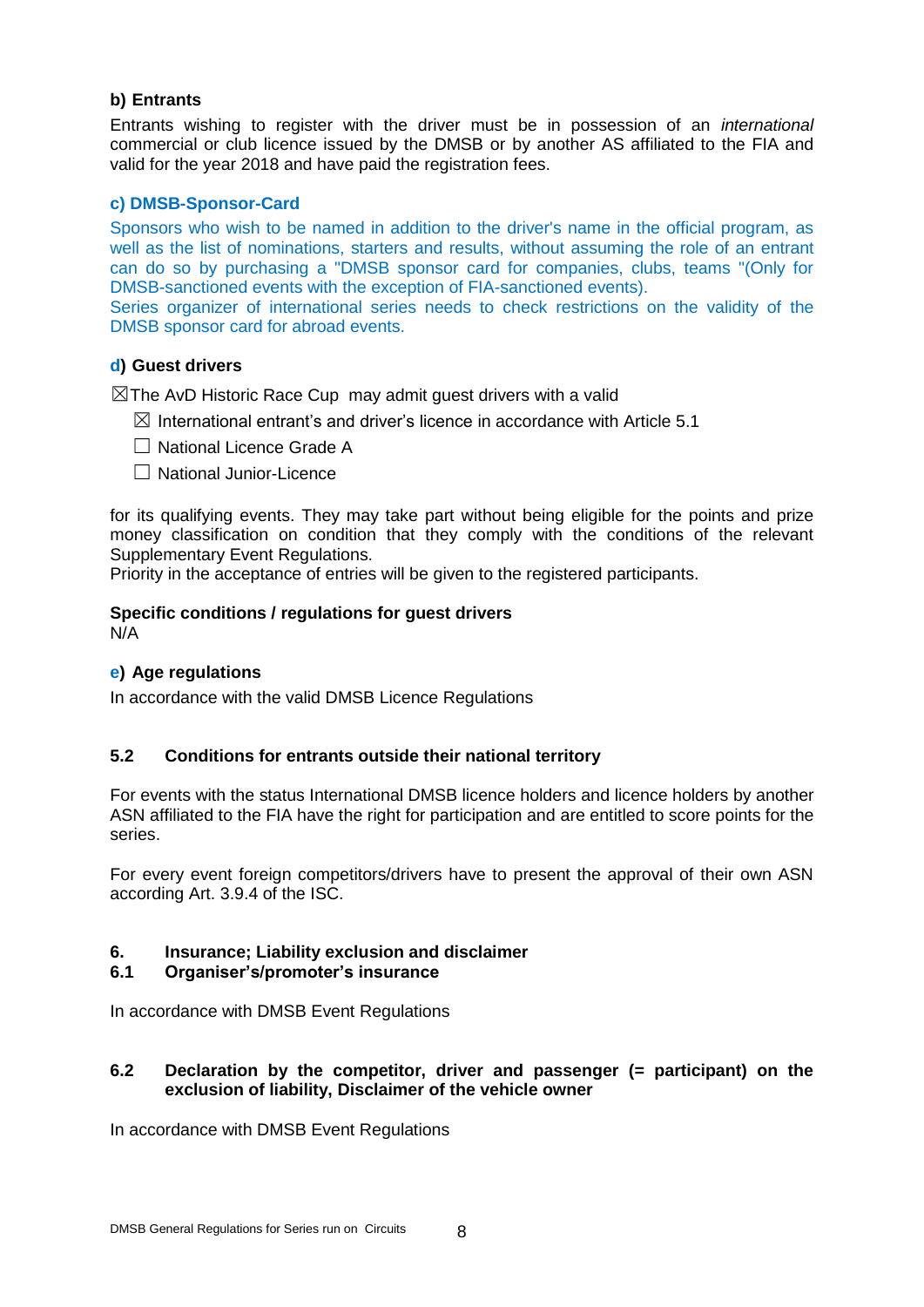#### **7. Events 7.1 Calendar of events**

13.-15. July 2018 Spa, Youngtimer Festival (B)

13.- 15. April 2018 Hockenheim Preis der Stadt Stuttgart (GER) 11.- 13. May 2018 Oschersleben, Preis der Stadt Magdeburg (GER) 08.- 10. June 2018 Nürburgring, Motorsport XL Weekend (GER) 31. August - 01. September 2018 Motorsport XL Raceweekend Zolder (B) Hockenheim, Int. DMV Automobil-Preis (GER)

\* provisional race calendar

### **7.2 Maximum number of cars authorised**

The maximum number of cars is defined in the circuit licence and listed in the Supplementary Event Regulations of the event.

### **7.3 Running of the events**

#### **a) Practice**

timed practice sessions/s of minimum 20 Minutes are scheduled for each event.

#### **b) Qualification**

N/A

#### **c) Starting modes**

The races will be started as follows:

- $\boxtimes$  Rolling start (Indianapolis start)
- $\Box$  Standing start with staggered formation (GP start)

#### **d) Races**

The races will run over the distance of minimum 20 minutes, maximum 25 minutes.

The finish line applies both to the track and to the pit lane.

# **8. Classification**

#### **8.1 Scale of points**

The car placed first will be the one having covered the scheduled distance with his car in the shortest time, including all eventual penalties.

In order to be classified a driver who has taken the start must have completed at least 0 % of the winner's race distance.

The following points will be awarded if a race is shortened or stopped and not resumed:

At least  $75\%$  of the scheduled distance  $\qquad \qquad = \qquad$  full points At least 50% of the scheduled distance  $=$  full points Less than 50% of the scheduled distance  $=$  full points A classification will only be established if at least 3 cars have taken the start to the race in the corresponding class.

The following points will be awarded for the races: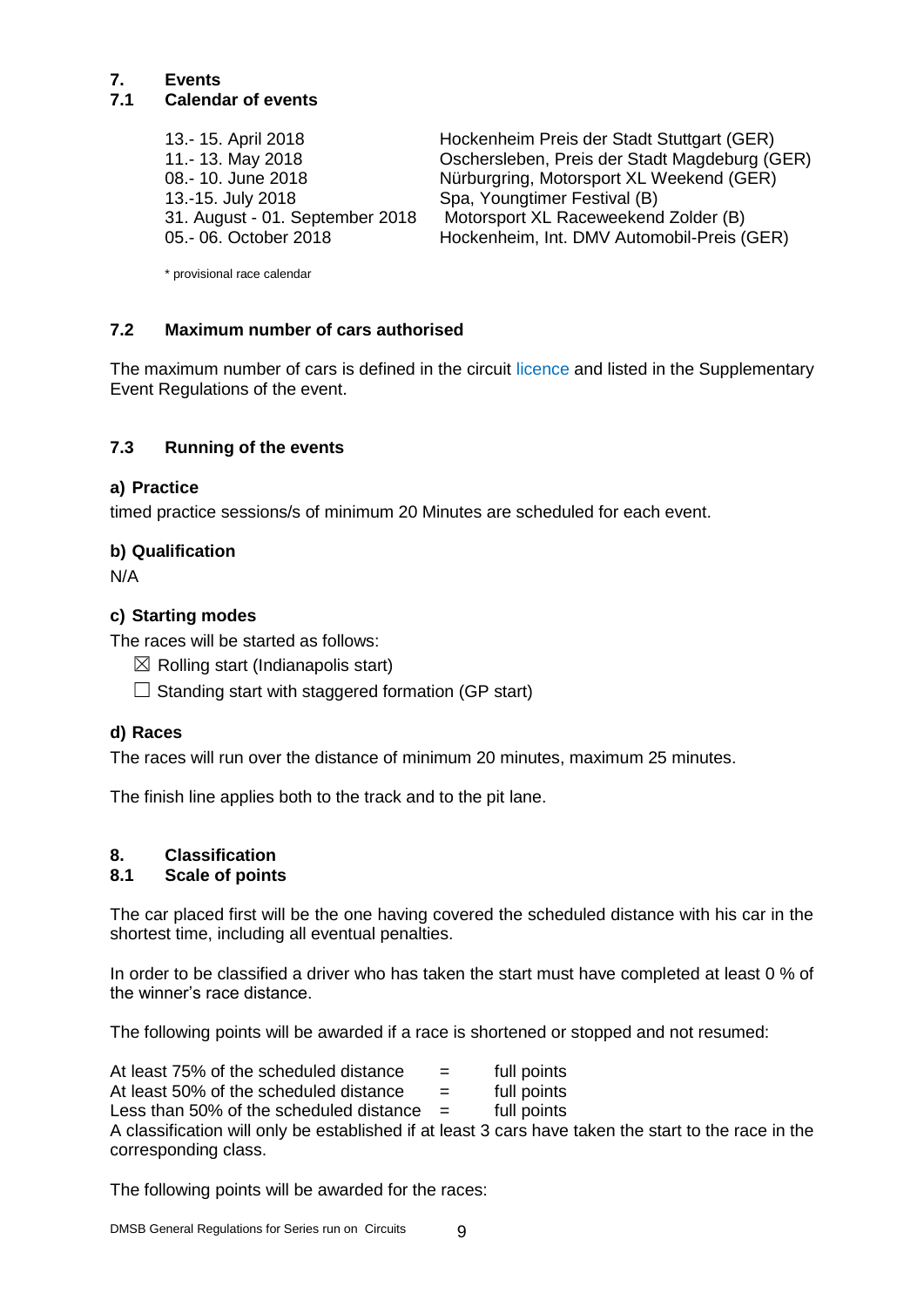|                     | Starter >>                                           |                                                                                      |         |      |                                                       |      |      |      |                 |      |      |            |      |      |      |      |      |      |      |      |      |      |      |      |      |      |             |                                                                                                                                          |      |
|---------------------|------------------------------------------------------|--------------------------------------------------------------------------------------|---------|------|-------------------------------------------------------|------|------|------|-----------------|------|------|------------|------|------|------|------|------|------|------|------|------|------|------|------|------|------|-------------|------------------------------------------------------------------------------------------------------------------------------------------|------|
| $\Omega$            |                                                      | $\overline{2}$<br>3                                                                  |         | 5    | 6                                                     |      | 8    | ۹    | 10 <sup>1</sup> | 11   | 12   | 13         | 14   | 15   | 16   | 17   | 18   | 19   | 20   | 21   | 22   | 23   | 24   | 25   | 26   | 27   | 28          | 29                                                                                                                                       | 30   |
|                     | 1,00<br>6.00                                         | 7.67                                                                                 | 8.50    | 9.00 | 9.33                                                  | 9.57 | 9.75 |      |                 |      |      |            |      |      |      |      |      |      |      |      |      |      |      |      |      |      |             | 9.89 10.00 10.09 10.17 10.23 10.29 10.33 10.38 10.41 10.44 10.47 10.50 10.52 10.55 10.57 10.58 10.60 10.62 10.63 10.64 10.64 10.66 10.67 |      |
| 2                   | 1.00                                                 | 4.33                                                                                 | 6.00    | 7.00 | 7.67                                                  | 8.14 | 8.50 | 8.78 | 9,00            | 9.18 | 9.33 | 9.46       | 9.57 | 9.67 | 9,75 | 9,82 | 9.89 |      |      |      |      |      |      |      |      |      |             | 9,95 10,00 10,05 10,09 10,13 10,17 10,20 10,23 10,26 10,29 10,31 10,33                                                                   |      |
| 3                   |                                                      | 1.00                                                                                 | 3.50    |      | $5.00 \ 6.00$                                         | 6.71 | 7,25 | 7.67 | 8.00            | 8.27 | 8.50 | 8.69       | 8.86 | 9.00 | 9.13 | 9.24 | 9.33 | 9.42 | 9.50 | 9.57 | 9.64 | 9.70 | 9.75 | 9.80 | 9.85 | 9.89 | 9.93        | 9.97 10.00                                                                                                                               |      |
|                     |                                                      | 3.00<br>4.33<br>5.29<br>6.56<br>7.00<br>7.36<br>7.67<br>7.92<br>8.14<br>1.00<br>6,00 |         |      |                                                       |      |      |      |                 |      |      |            |      | 8.33 | 8.50 | 8.65 | 8.78 | 8.89 | 9.00 | 9.10 | 9.18 | 9.26 | 9.33 | 9.40 | 9.46 | 9.52 | 9.57        | 9.62                                                                                                                                     | 9.67 |
| 5                   |                                                      |                                                                                      |         | 1.00 | 2.67                                                  | 3,86 | 4.75 | 5.44 | 6,00            | 6.45 | 6.83 | 7,15       | 7.43 | 7.67 | 7,88 | 8,06 | 8.22 | 8.37 | 8,50 | 8.62 | 8.73 | 8.83 | 8,92 | 9,00 | 9,08 | 9,15 | 9.21        | 9.28                                                                                                                                     | 9.33 |
| 6                   |                                                      |                                                                                      |         |      | 1.00                                                  | 2.43 | 3.50 | 4,33 | 5,00            | 5.55 | 6.00 | 6.38       | 6.71 | 7,00 | 7.25 | 7.47 | 7.67 | 7,84 | 8,00 | 8.14 | 8,27 | 8.39 | 8.50 | 8,60 | 8.69 | 8.78 | 8.86        | 8.93                                                                                                                                     | 9,00 |
| $\overline{7}$      | 3,22<br>4.64<br>5.62<br>2.25<br>4,00<br>5.17<br>1,00 |                                                                                      |         |      |                                                       |      |      |      |                 |      |      | 6.00       | 6,33 | 6.63 | 6,88 | 7.11 | 7.32 | 7,50 | 7.67 | 7.82 | 7.96 | 8.08 | 8,20 | 8.31 | 8.41 | 8.50 | 8.59        | 8.67                                                                                                                                     |      |
| 8                   | $1,00$ 2.11<br>4.33<br>3,00<br>3.73<br>4.85          |                                                                                      |         |      |                                                       |      |      |      |                 |      |      |            | 5.29 | 5.67 | 6,00 | 6.29 | 6,56 | 6.79 | 7.00 | 7.19 | 7.36 | 7.52 | 7.67 | 7,80 | 7.92 | 8.04 | 8.14        | 8.24                                                                                                                                     | 8.33 |
| 9                   |                                                      |                                                                                      |         |      |                                                       |      |      | 1.00 | 2,00            | 2.82 | 3.50 | 4.08       | 4.57 | 5,00 | 5,38 | 5,71 | 6.00 | 6.26 | 6,50 | 6.71 | 6,91 | 7.09 | 7.25 | 7,40 | 7,54 | 7,67 | 7.79        | 7.90                                                                                                                                     | 8,00 |
| 10                  |                                                      | 1.00<br>1.91<br>2.67<br>3.31<br>3,86                                                 |         |      |                                                       |      |      |      |                 |      |      |            |      | 4,33 | 4.75 | 5.12 | 5.44 | 5.74 | 6,00 | 6.24 | 6.45 | 6,65 | 6.83 | 7,00 | 7.15 | 7,30 | 7.43        | 7.55                                                                                                                                     | 7,67 |
| 11                  |                                                      | 1.00<br>1.83<br>2.54<br>3.14                                                         |         |      |                                                       |      |      |      |                 |      |      |            |      |      | 4.13 | 4.53 | 4.89 | 5.21 | 5.55 | 5.76 | 6.00 | 6.22 | 6.42 | 6.60 | 6.77 | 6.93 | 7.07        | 7.21                                                                                                                                     | 7.33 |
| 12                  | 1.00<br>1.77<br>2.43                                 |                                                                                      |         |      |                                                       |      |      |      |                 |      |      |            |      | 3.00 | 3.50 | 3.94 | 4,33 | 4.68 | 5.00 | 5.29 | 5.55 | 5.78 | 6,00 | 6,20 | 6.38 | 6,56 | 6.71        | 6.86                                                                                                                                     | 7.00 |
| 13                  | 1.71<br>1.00                                         |                                                                                      |         |      |                                                       |      |      |      |                 |      |      |            |      | 2,33 | 2.88 | 3.35 | 3.78 | 4.16 | 4.50 | 4.81 | 5.09 | 5.35 | 5.58 | 5,80 | 6.00 | 6.19 | 6.36        | 6.52                                                                                                                                     | 6,67 |
| 14                  | 1.00                                                 |                                                                                      |         |      |                                                       |      |      |      |                 |      |      |            |      | 1.67 | 2.25 | 2.76 | 3.22 | 3.63 | 4.00 | 4.33 | 4.64 | 4.91 | 5.17 | 5.40 | 5.62 | 5.81 | 6.00        | 6.17                                                                                                                                     | 6.33 |
| 15                  |                                                      |                                                                                      |         |      |                                                       |      |      |      |                 |      |      |            |      | 1.00 | 1.63 | 2.18 | 2,67 | 3.11 | 3,50 | 3.86 | 4.18 | 4,48 | 4.75 | 5,00 | 5.23 | 5,44 | 5,64        | 5.83                                                                                                                                     | 6,00 |
| 16                  |                                                      |                                                                                      |         |      |                                                       |      |      |      |                 |      |      | 1.00       | 1.59 | 2,11 | 2.58 | 3.00 | 3.38 | 3.73 | 4.04 | 4.33 | 4.60 | 4.85 | 5.07 | 5.29 | 5.48 | 5.67 |             |                                                                                                                                          |      |
| 17                  |                                                      |                                                                                      | Formel: |      |                                                       |      |      |      |                 |      |      |            |      |      |      | 1.00 | 1.56 | 2.05 | 2.50 | 2.90 | 3.27 | 3,61 | 3.92 | 4,20 | 4.46 | 4.70 | 4.93        | 5.14                                                                                                                                     | 5.33 |
| 18                  |                                                      |                                                                                      |         |      |                                                       |      |      |      |                 |      |      |            |      |      |      |      | 1.00 | 1.53 | 2.00 | 2.43 | 2.82 | 3.17 | 3.50 | 3,80 | 4.08 | 4.33 | 4.57        | 4.79                                                                                                                                     | 5.00 |
| 19                  |                                                      |                                                                                      |         |      | Starter in der Klasse minus Platzierung in der Klasse |      |      |      |                 |      |      |            |      |      |      |      |      | 1.00 | 1.50 | .95  | 2.36 | 2.74 | 3.08 | 3,40 | 3.69 | 3.96 | 4.21        | 4.45                                                                                                                                     | 4.67 |
| 20                  |                                                      |                                                                                      |         |      |                                                       |      |      |      |                 |      |      | $x 10 + 1$ |      |      |      |      |      |      | 1.00 | 1.48 | 1.91 | 2.30 | 2.67 | 3.00 | 3.31 | 3.59 | 3.86        | 4.10                                                                                                                                     | 4.33 |
| 21                  |                                                      |                                                                                      |         |      | Starter in der Klasse                                 |      |      |      |                 |      |      |            |      |      |      |      |      |      |      | 1.00 | 1.45 | 1,87 | 2.25 | 2.60 | 2.92 | 3.22 | 3.50        | 3.76                                                                                                                                     | 4.00 |
| 22                  |                                                      |                                                                                      |         |      |                                                       |      |      |      |                 |      |      |            |      |      |      |      |      |      |      |      | 1.00 | 1,43 | 1,83 | 2,20 | 2,54 | 2,85 | $3,14$ 3.41 |                                                                                                                                          | 3,67 |
| 23                  |                                                      |                                                                                      |         |      |                                                       |      |      |      |                 |      |      |            |      |      |      |      |      |      |      |      |      | 1.00 | 1.42 | 1,80 | 2,15 | 2,48 | 2.79        | 3.07                                                                                                                                     | 3,33 |
| 24                  |                                                      |                                                                                      |         |      |                                                       |      |      |      |                 |      |      |            |      |      |      |      |      |      |      |      |      |      | 1.00 | 1.40 | 1.77 | 2.11 | 2,43        | 2.72                                                                                                                                     | 3,00 |
| 25                  | $\lambda$                                            |                                                                                      |         |      |                                                       |      |      |      |                 |      |      |            |      |      |      |      |      |      |      |      |      |      |      | 1.00 | 1.38 | 1.74 | 2.07        | 2.38                                                                                                                                     | 2,67 |
| 26                  | erung                                                |                                                                                      |         |      |                                                       |      |      |      |                 |      |      |            |      |      |      |      |      |      |      |      |      |      |      |      | 1.00 | 1.37 | 1.71        | 2.03                                                                                                                                     | 2,33 |
| 27                  |                                                      |                                                                                      |         |      |                                                       |      |      |      |                 |      |      |            |      |      |      |      |      |      |      |      |      |      |      |      |      | 1.00 | 1.36        | 1.69                                                                                                                                     | 2,00 |
| 28                  | atzi                                                 |                                                                                      |         |      |                                                       |      |      |      |                 |      |      |            |      |      |      |      |      |      |      |      |      |      |      |      |      |      | 1.00        | 1,34                                                                                                                                     | 1,67 |
| $29$ $\overline{a}$ |                                                      |                                                                                      |         |      |                                                       |      |      |      |                 |      |      |            |      |      |      |      |      |      |      |      |      |      |      |      |      |      |             | 1.00                                                                                                                                     | 1.33 |
| 30                  |                                                      |                                                                                      |         |      |                                                       |      |      |      |                 |      |      |            |      |      |      |      |      |      |      |      |      |      |      |      |      |      |             |                                                                                                                                          | 1.00 |

Awarded for the races Overall and in the classes. 1 result will not be considered for the final classification

# **8.2 Equality of points**

By equality of points in the final evaluation between several participants the number of  $1<sup>st</sup>$ , then 2<sup>nd</sup> and further results is crucial (in accordance with DMSB Event Regulations).

## **9. Private practice and testing**

N/A

# **10. Administrative checks**

The following documents must be presented by the driver/entrant:

- $\boxtimes$  Entry confirmation
- $\boxtimes$  Entrant's/sponsor's licence
- $\boxtimes$  Driver's licence
- $\boxtimes$  ASN confirmation, if applicable
- $\boxtimes$  Medical aptitude form

#### **10.1 Timetable administrative checks**

See relevant Supplementary Event Regulations or official notice board.

#### **10.2 Drivers meeting/briefing**

The location of drivers meeting/briefing will be published in the Supplementary Event Regulations of the event

DMSB General Regulations for Series run on Circuits 10 An established non-participation or incomplete participation (according to the list of signatures) attracts a fine of 100,- Euro (without any particular penalty-procedure)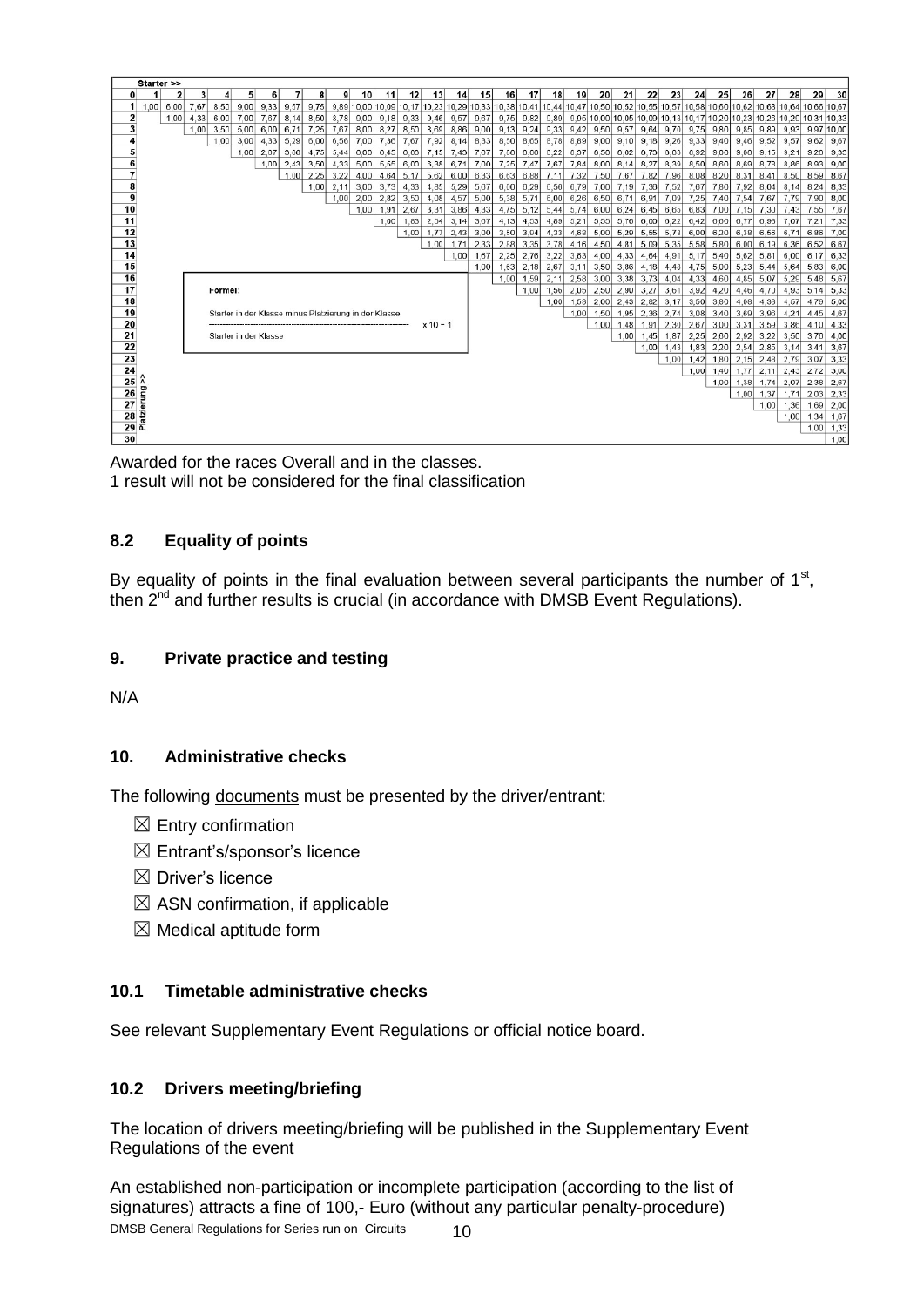# **11. Scrutineering/Technical checks**

The drivers or their representatives must present their race car and the compulsory driver's safety equipment at scrutineering. The car must be presented in the configuration as it will be used in the competition (incl. competition-numbers) and it must comply with the applicable technical regulations.

The following car documents must be submitted:

- ☐ Technical passport or registration document/*motor vehicle registration certificate Part I*
- $\boxtimes$  Technical passport for classes B, C, E, L
- ☒ Historic Technical passport for classes A, D, F, G, H, I, J, K
- ☐ Registration document *or motor vehicle registration certificate Part I*
- ☐ Copy of the vehicle title *or motor vehicle registration certificate Part II*
- $\Box$  Homologation form
- $\Box$  Copy with extract of G vehicle list
- $\Box$  Certificate for rollover structure

### **11.1 Repair, sealing and marking of vehicle parts**

N/A

# **11.2 Timetable Scrutineering/ Technical checks**

See relevant Supplementary Event Regulations or official notice board.

#### **12. Race**

#### **12.1 Use of wet-weather tyres**

Detailed in the relevant Supplementary Event Regulations and in Part 2 Technical Regulations article 2.7.

#### **12.2 Maximum number of persons working on a car and safety equipment**

See Supplementary Regulations

#### **12.3 Pit stop safety and competitor's responsibility when starting from the pit area**

See Supplementary Regulations

#### **13. Title, prize money and trophies**

#### **13.1 Title overall winner**

The title

#### **AvD Historic Race Cup Champion 2018**

will be awarded to the driver who has scored the highest number of points after all the qualifying events of the AvD Historic Race Cup.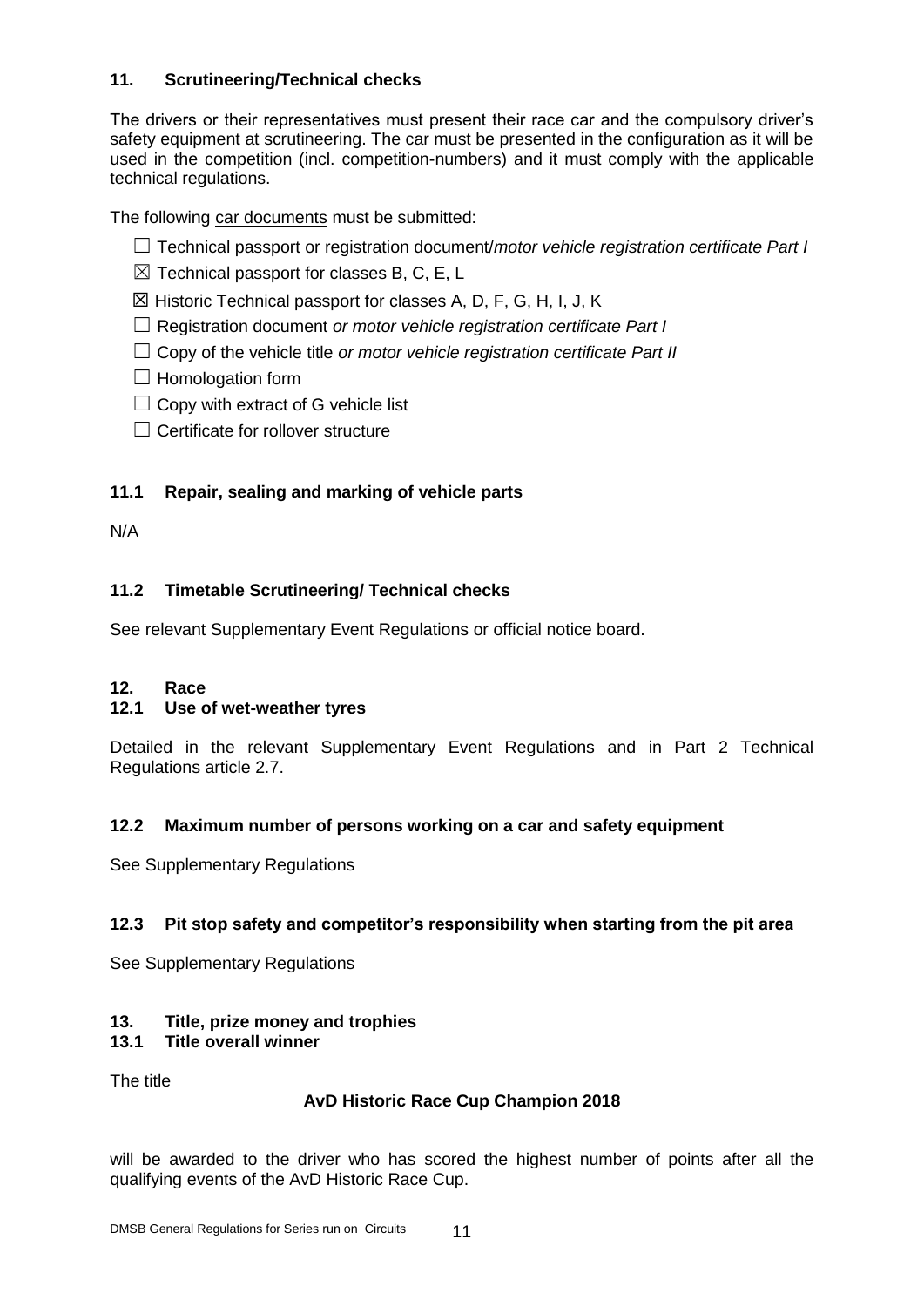Protest deposit - payable to the relevant ASN: International / National status: will be published in the Supplementary Regulations of the relevant event

The FIA International Sporting Code is applicable for protests and appeals, DMSB Event Regulations and the DMSB Legal System and Code of Procedure as well the FIA Legal

Appeal deposit – payable to the DMSB: International status **EUR 1,500.00** 

Appeal to the FIA – payable to the FIA: EUR 6,000.00

An additional fee of  $3.000,00 \in \text{charged}$  by the DMSB shall become due for an international appeal (FIA).

(Protest and appeal deposits are exempt from VAT)

#### **15. Exclusion of jurisdiction of a court and limitation of liability**

- (1) The jurisdiction of a court is excluded for decisions of the FIA, the DMSB, their jurisdictions, the stewards, the series organiser or the organiser as judge in terms of § 661 German Civil Code.
- (2) No claim for compensation of whatever kind may be derived from actions and decisions of the DMSB or its jurisdiction as well as of DMSB representatives or the series organiser, except in the case of a damage caused on purpose or by gross negligence.

#### **16. TV rights/ Advertising and television rights**

N/A

#### **17. Specific regulations**

There are no additional Specific Series Regulations.

#### **13.2 Prize money and trophies**

Trophies are awarded to at least 40% of starters

System and Code of Procedure for FIA appeals.

#### **14. Protests and appeals**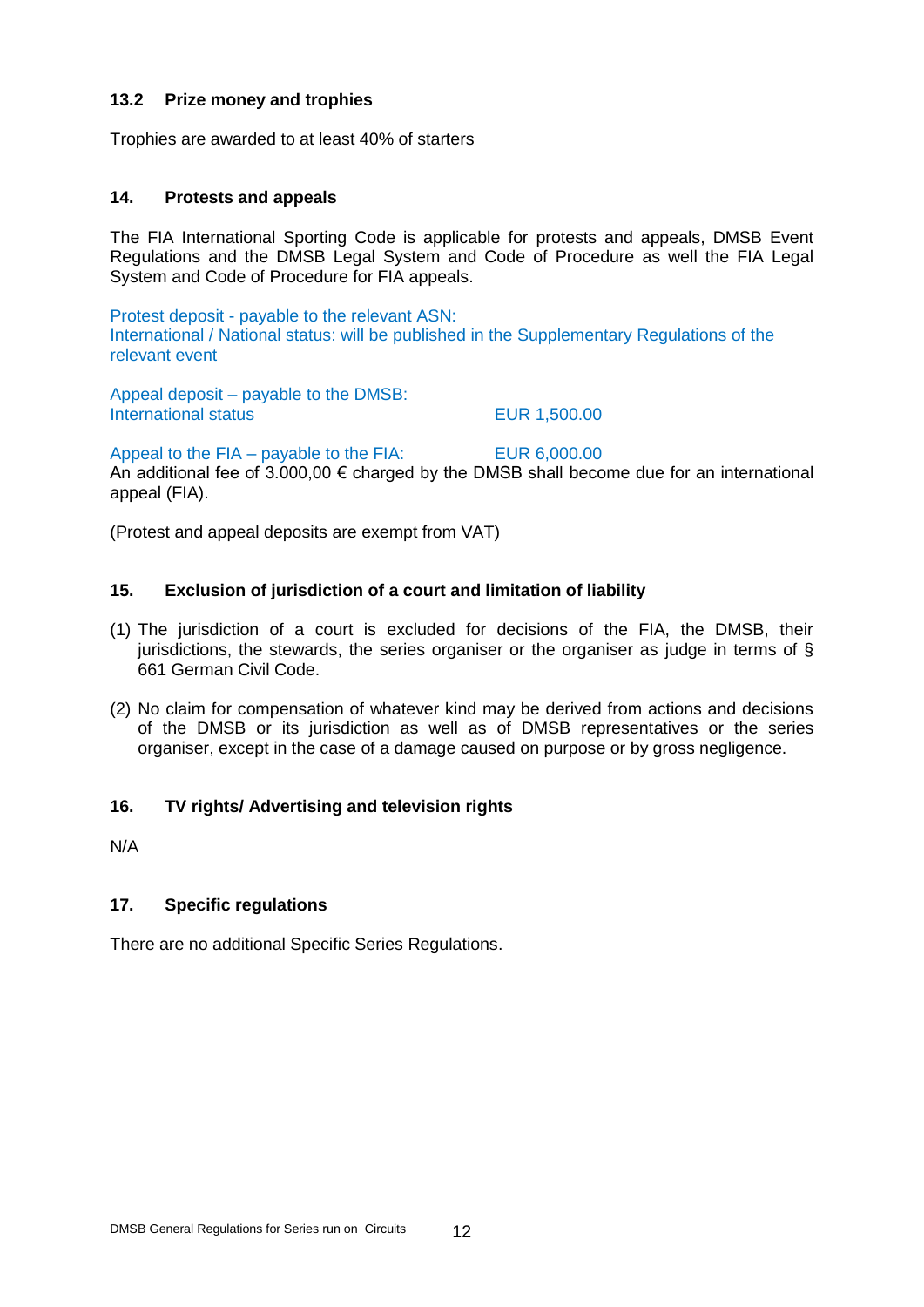# **Part 2 Technical Regulations**

# **1. Technical Series Regulations**

## **1.1 Summary of the eligible groups/ classes**

Eligible to participate in the AvD Historic Race Cup are only vehicles which fully comply with the technical prescriptions in these Regulations.

## **Eligible Cars**

Class A:Formula Ford 2000 up to 31.12.1988 Class B:Formula Ford 1600 post 89 - 01.01.1990 up to 31.12.2003 Class C:Formula Ford 1600 pre 90 up to 31.12.1989 Class D Formula Ford 1600 pre 84 up to 31.12.1983 Class E:Formula Ford Zetec up to 31.12.2003 Class F: Formula 2 01.01.1967 – 31.12.1971 up to 1600 cc. Formula 1 01.01.1961 – 31.12.1965 up to 1500 cc. Formula Atlantic up to 31.12.1984 up to 1600 cc. Formula Super Vau 1600cc water-cooled 01.01.1978 – 31.12.1982. Formula 3 after 1985 up to 1987 according to the original specifications (periods IR and JR). . Class G:Formula 3 built from 1974 up to 1978 according to the original specifications (period HR and IR). Formula 3 cars built from 1979 up to 1984 according to the original specifications (periods IR and JR). Class H:Formula Ford 2000 up to 1988 according to the original specifications (periods HR, IR and JR). Formula Renault Turbo up to 1984 according to the original specifications (period JR and IR) Formula Super Vau air-cooled 01.01.1971 – 31.12.1977 according to the original specifications (periods HR and IR) Class I: Formula Junior Mid-engine mounted Single-seaters with engine capacity of 1100- 1500 cc, 1961-1965 (period F and GR). Formula 3 01.01.1964 – 31.12.1970 - 1000cc according to the original specifications (period GR). Formula 3 01.01.1971 – 31.12.1973 - 1600 cc according to the original specifications (period HR). Formula 2  $01.01.1964 - 31.12.1966 - 1000$  cc according to the original specifications (period F and GR) Class J: Formula Ford 1600 up to 1971 according to the original specifications (period GR). Formula Ford 1600 up to 1984 according to the original specifications (periods HR, IR and JR). Formula Junior 1958-1960 (period E). Class K:Sports 2000 according to the original specifications 1977 to 1988 (periods IR and JR) Class L: Formula Opel 01.01.1988 up to 31.12.1999 The cars according to Appendix K and the cars according Appendix J must compete in

separate races.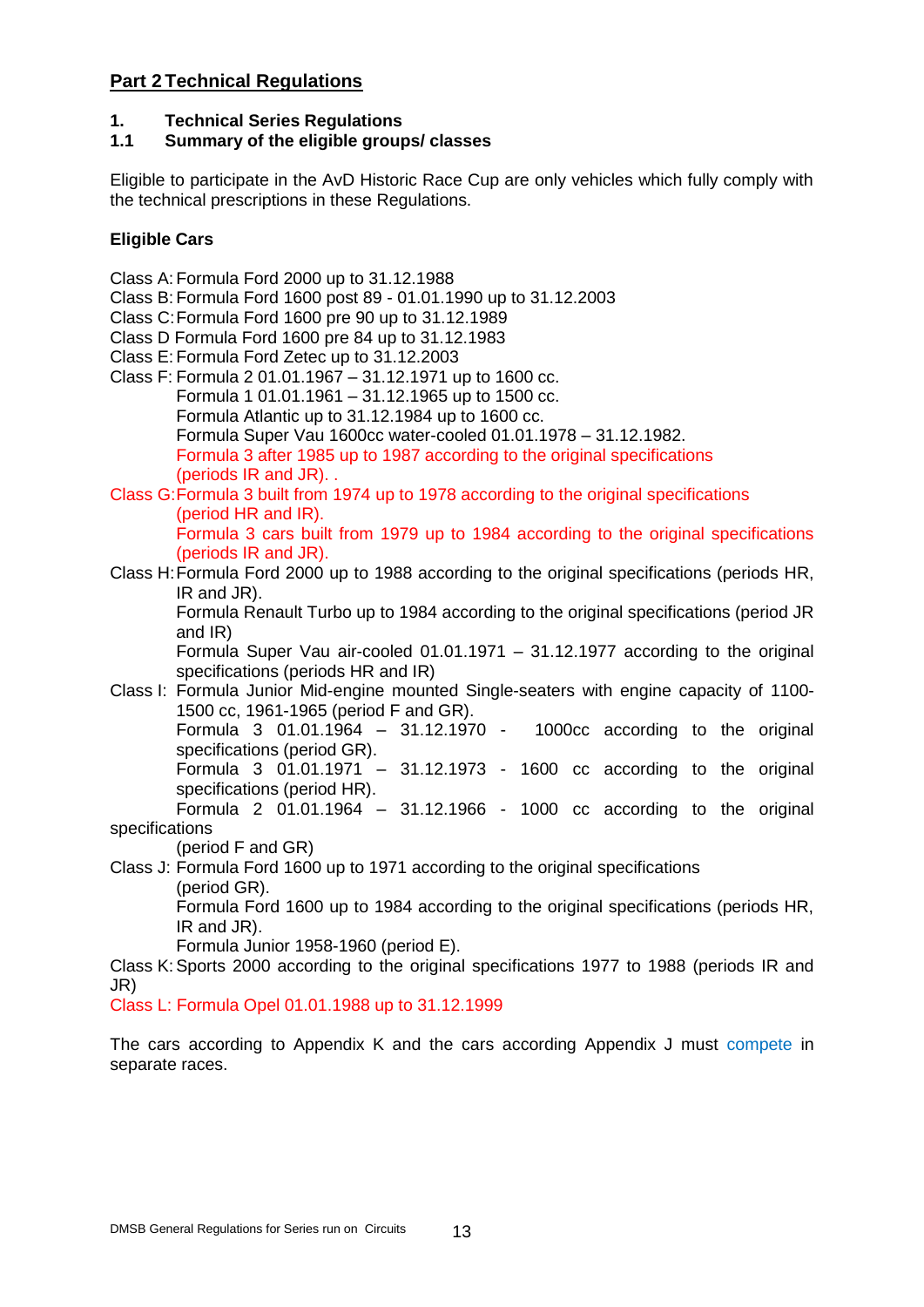# **1.2 Principles of the Technical Regulations in conformity with**

- $\boxtimes$  Art. 277 of the Appendix J (FIA ISC) for Class B, C, E and L
- $\boxtimes$  Appendix K (FIA ISC): for Class A, D, F, G, H, I, J, and K
- $\Box$  Technical regulations for DMSB group/s:
- $\boxtimes$  General regulations, definitions and clarifications with regard to technical regulations (DMSB Yearbook, blue part), see also article 1.11 concerning safety equipment in events abroad
- ☒ These Technical Regulations

The cars in Classes A to E must comply with the technical Formula Ford Regulations of the relevant period. (Regulations are published e.g. on-line at [www.ff-racing.de\)](http://www.ff-racing.de/) The cars in Class L must comply with the technical Formula Opel Regulations of the relevant period. (Regulations are published e.g. on-line at www.formel-opel-racing.de)

# **1.3 General/Preamble**

**Anything which is not specifically allowed by the present regulations is prohibited. Permitted modifications must not result in any illegal modifications or infringements of the regulations.**

### **1.4 Driver's equipment**

The wearing of overalls homologated to the FIA 8856-2000 standard as well as underwear (with long sleeves and legs), balaclava, socks, shoes and gloves in compliance with the FIA prescriptions is compulsory.

Furthermore, the wearing of a helmet in compliance with the FIA regulations (Appendix L of the ISC) is compulsory.

Furthermore, the use of the head restraint (e.g. HANS) is recommended for cars Appendix K of the ISC and compulsory for cars in Art. 277 Appendix J ISC.

# **1.5 General, Permitted modifications and installations**

The only work which may be carried out on the cars is that necessary for its normal servicing, or for the replacements of parts worn through use or accident.

The limits of the modifications and installations allowed are specified hereinafter. Any part worn through use or accident may only be replaced by an original part identical to the damaged one.

Throughout the car, the attachment standard parts such as: nuts, bolts, washers, lock washers, spring washer, splint pins may be replaced comparable standard parts complying with the original shape. With regard to screw threads, thread type, size and pitch (e.g. M8 x 1.25) must be retained.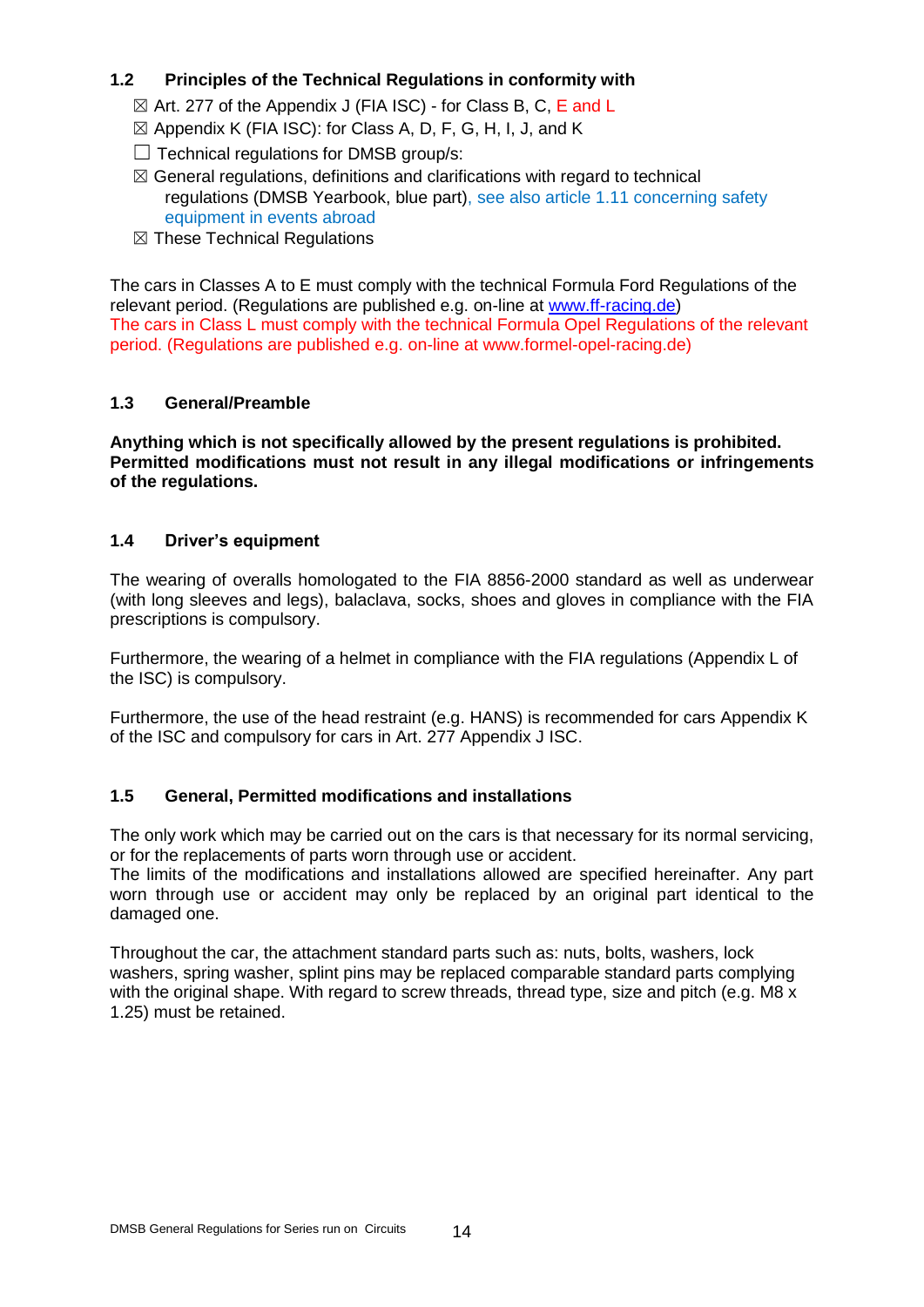### **1.6 Minimum weights and ballast**

(Weight, determination, reference scales if applicable, attachment of ballast)

N/A

#### DMSB Note:

The DMSB guidelines for vehicle weighing (including calibration or calibration of balances) needs to be respected by the series organizer. According to the guidelines, mobile scales must be inspected, at least annually, by the weighing machine manufacturer. In exceptional cases, a calibration / verification by a state calibration authority is permitted. The scale must be calibrated at least every 2 years by the manufacturer.

# **1.7 Equivalence formula for supercharged engines**

N/A

### **1.8 Exhaust prescriptions**

The current DMSB exhaust prescriptions (see DMSB Manual, blue part) must be respected.

The cars of classes B, C, E and L must be equipped with a catalytic converter in compliance with the DMSB exhaust prescriptions.

### **1.9 Noise regulations**

The maximum permitted noise limits are 132 dB(A) measured in compliance with the LWA procedure and 100 dB(A) in compliance with the LP procedure.

This noise level will be determined in compliance with the DMSB pass-by measuring method (mandatory for all circuit events).

The current DMSB noise regulations (see DMSB Yearbook, blue part) must be respected.

# **1.10 Advertising prescriptions and start numbers on the vehicles**

The current FIA/DMSB prescriptions for advertising on the driver's equipment/on the race car and start numbers must be respected (see DMSB Yearbook, blue part).

ATTENTION: Any variations of the FIA/DMSB Regulations are subject to a special waiver issued by the DMSB.

There are no special advertising prescriptions issued by the series organiser on the race car.

There are no special advertising prescriptions issued by the series organiser on the driver´s equipment.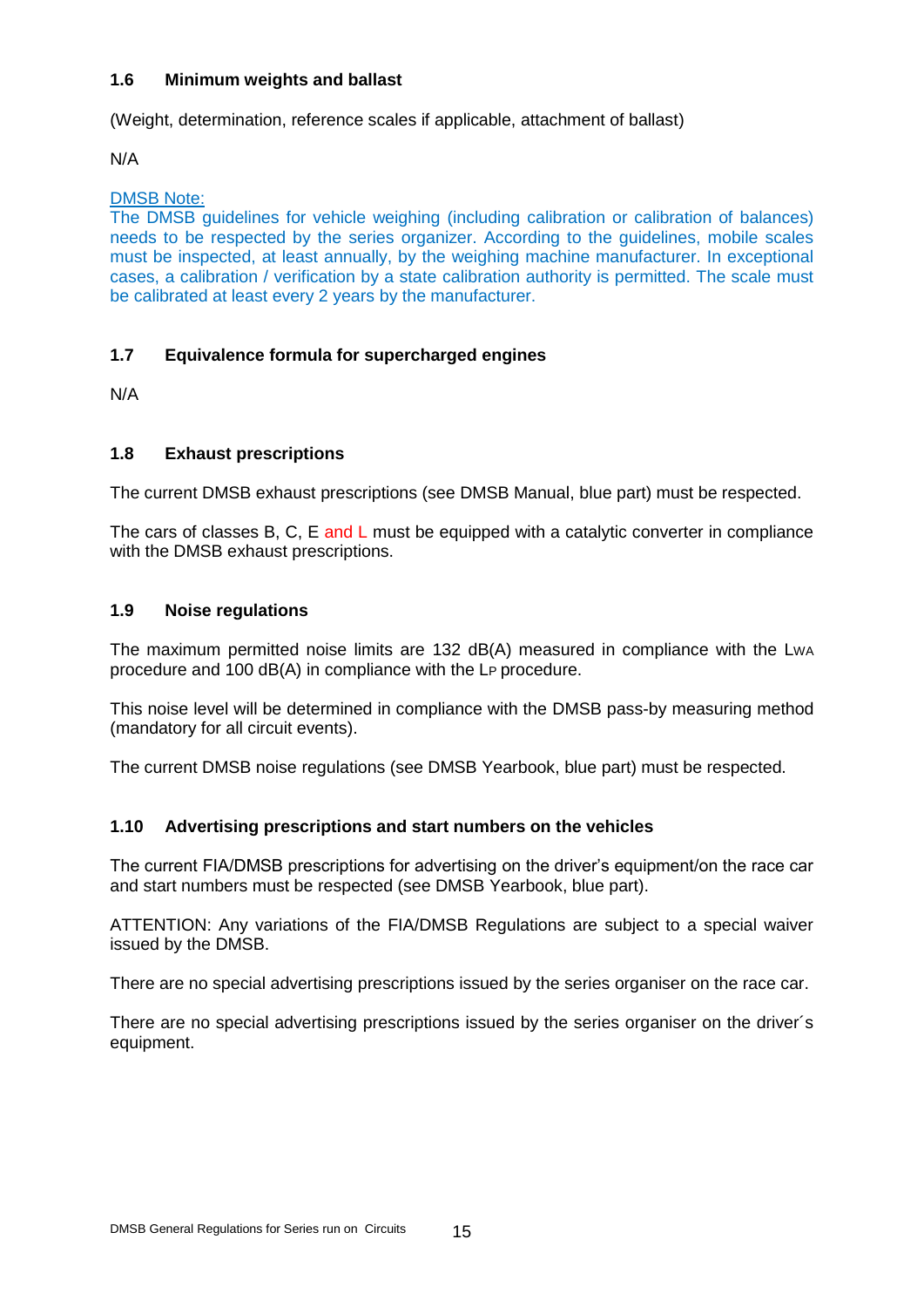### **1.11 Safety equipment**

The vehicles must comply with the following safety equipment. The article numbers refer to the current Appendix J ISC, unless stated otherwise.

- ☒ *Article 277 – for Class B, C, E, L*
- ☒ *In compliance with the Appendix K to the ISC - for Class A, D, F, G, H, I, J, K, L*

Note:

For events abroad, the series organizer is responsible for observing and implementing deviating or additional safety regulations of the respective ASN.

### **1.12 Fuel and single fuel**

The only permitted fuel is commercial, unleaded fuel in compliance with Art. 252.9 of the Appendix J (ISC) which must comply with DIN EN 228, or Diesel fuel in compliance with Art. 252.9 and DIN EN 590. Any additive other than air or lubricant for two-stroke engines is prohibited.

The following single fuel must be used: N/A

### **1.12.1 Fuel controls**

At any time during the events the Technical scrutineer may extract fuel samples. The DMSB fuel regulations incl. remaining quantity of fuel (DMSB Yearbook, blue part), as well as DMSB guidelines for fuel extraction apply.

#### **1.12.2 Refuelling, Refuelling installations and control**

N/A

#### **1.13 Technical definitions**

In addition to the definitions in compliance with the present Article and Article 3.3 (Part 1) of these Regulations, the "General regulations, definitions and clarifications to the Technical Regulations" (DMSB Yearbook, blue part) as well as the definitions according to Art. 251 of the Appendix J (ISC) are applicable.

#### **2. Specific technical regulations**

**2.1 - 2.6:**

N/A

#### **2.7 Wheels (Flange + rim) and tyres**

Permitted tyres: Class A, H, K and class L Avon Classic FF2000 6.5/21.0-13 8814 Slicks Avon Classic FF2000 8.2/22.0-13 8815 Slicks Avon Classic FF2000 6.5/21.0-13 8829 Wets Avon Classic FF2000 8.2/22.0-13 8831 Wets